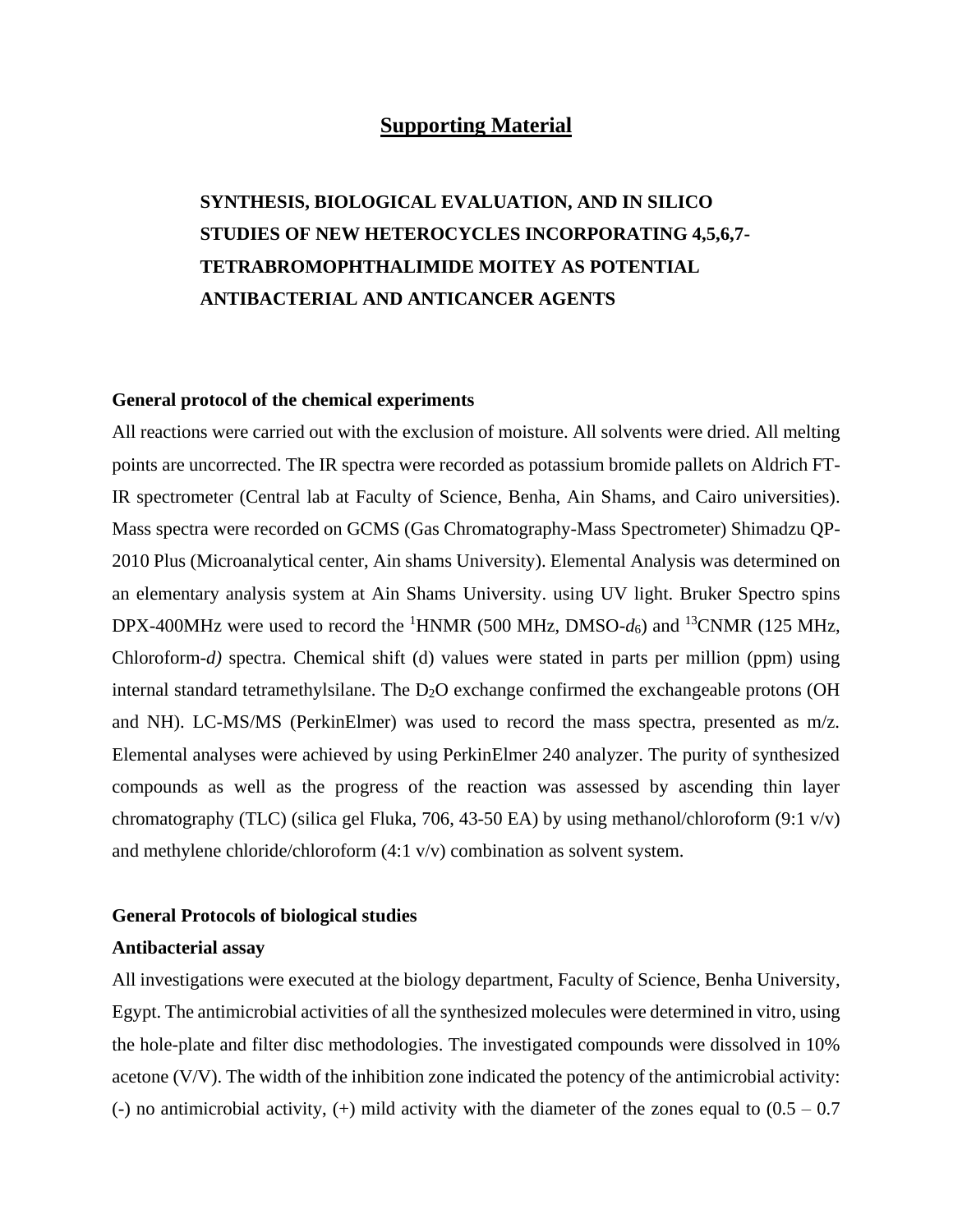cm),  $(++)$  moderate activity with the diameter of the zones equal to  $(1.1 - 1.2 \text{ cm})$ , and  $(++)$ marked activity with the diameter of the zones equal to  $(1.6 - 1.8 \text{ cm})$ . The results of the control samples are not included in Table (1), as they revealed a negative response

#### **Anticancer assay**

The cells were supplied by the Egyptian Holding Company for Biological Products and Vaccines (VACSERA) and then kept in the tissue culture unit. The growth of the cells was affected in RPMI‐ 1640 medium, supplemented with 10% heat-inactivated FBS, 50 units/mL of penicillin, and 50 mg/mL of streptomycin, and maintained in a humidified atmosphere with 5% carbon dioxide. The cells were maintained as monolayer cultures by serial sub-culturing, with cell culture reagents obtained from Lonza (Basel, Switzerland). The antitumor activities of the complexes were assessed against OVCAR-3 (ovarian cancer) and HOPE-62 (small cell lung cancer) cell lines. The sulforhodamine B (SRB) assay method was applied to determine the cytotoxicity, as described in the literature. Exponentially growing cells were collected using 0.25% Trypsin‐EDTA and seeded in 96‐well plates at 1000–2000 cells/well in RBMI‐1640 supplemented medium. The cells were kept in the medium for 24 h and then they were incubated for 3 days with various concentrations of the copper complexes. Following 3 days of treatment, the cells were fixed with 10% trichloroethanoic acid for 1 h at 4 °C. Wells were stained for 10 min at room temperature with 0.4% SRBC dissolved in 1% acetic acid. The plates were air-dried for 24 h and the dye was dissolved in Tris‐HCl for 5 min with shaking at 1600 rpm. The optical density (OD) of each well was assessed spectrophotometrically at 564 nm with an ELISA microplate reader (ChroMate‐4300, FL, USA). The  $IC_{50}$  values were calculated from a Boltzmann sigmoidal concentration-response curve using the nonlinear regression fitting models (Graph Pad, Prism Version 9).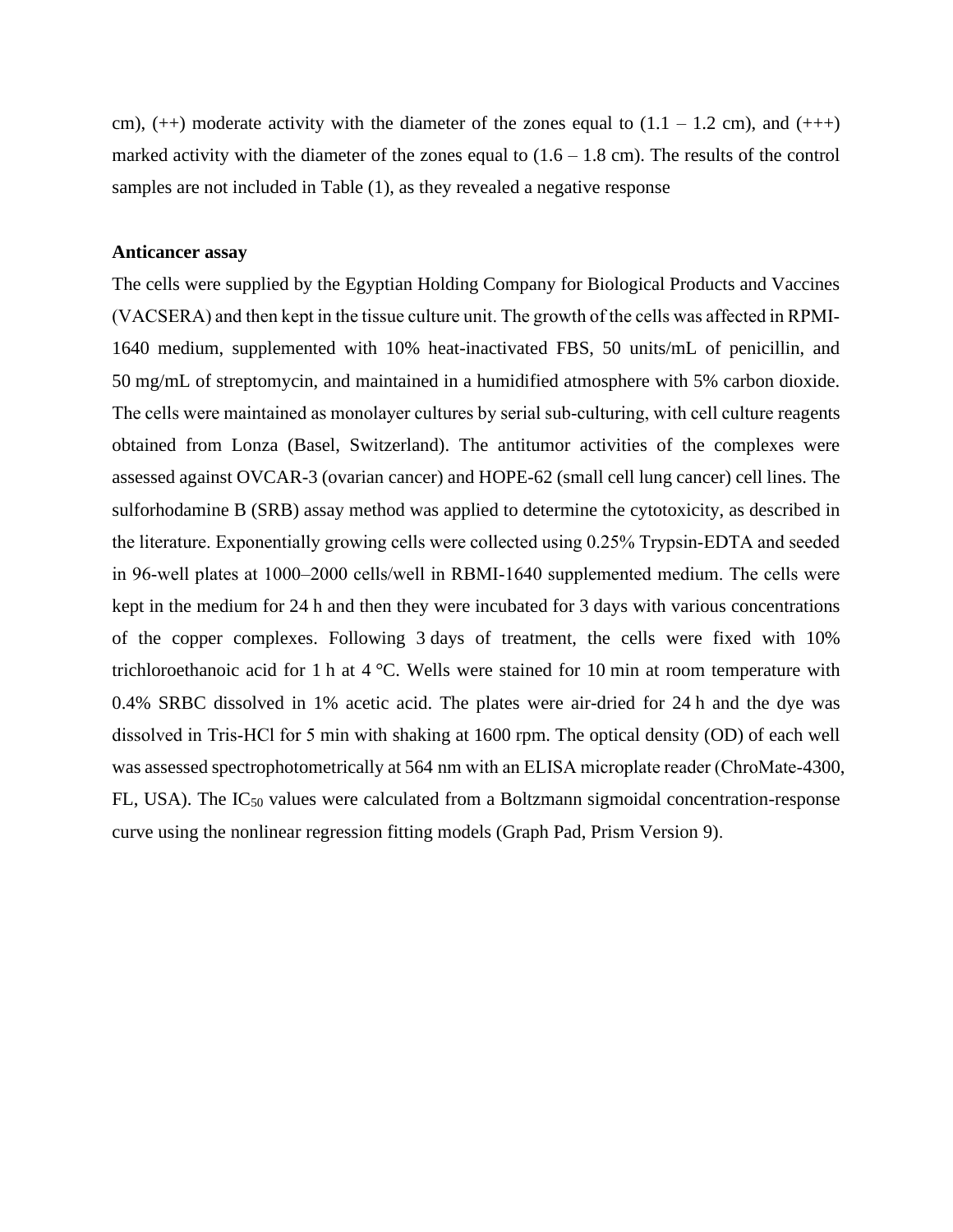## **Mechanism of reactions**





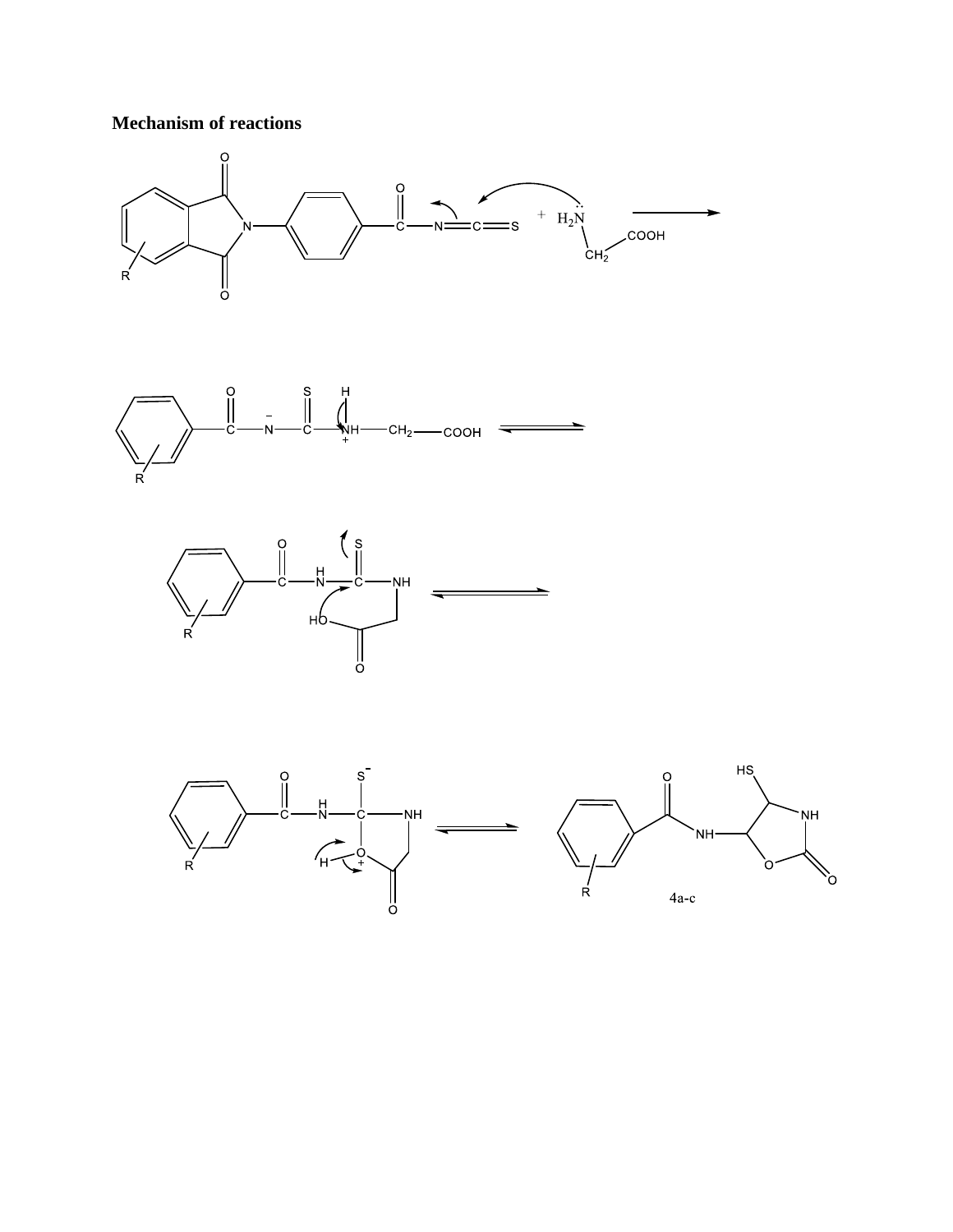



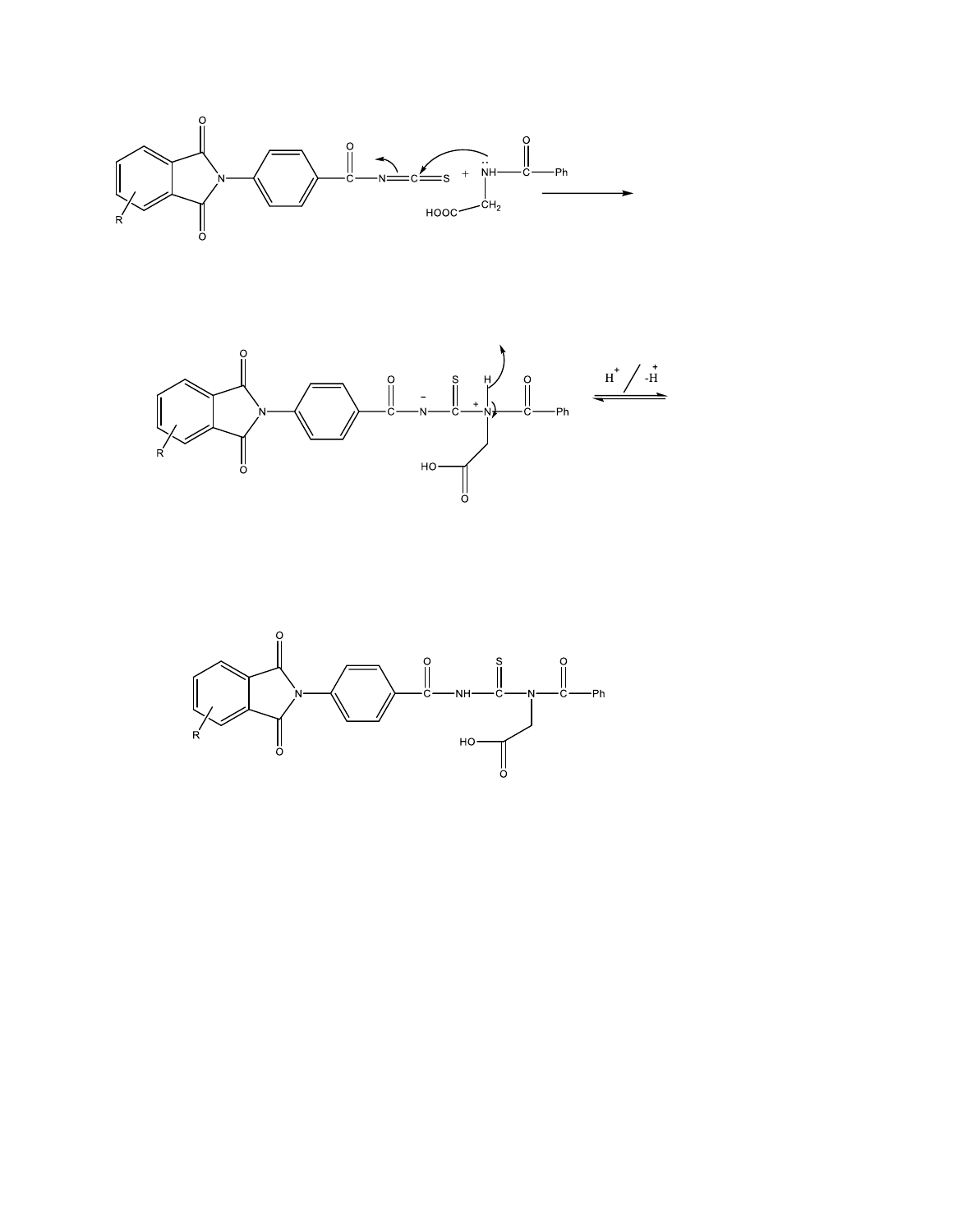